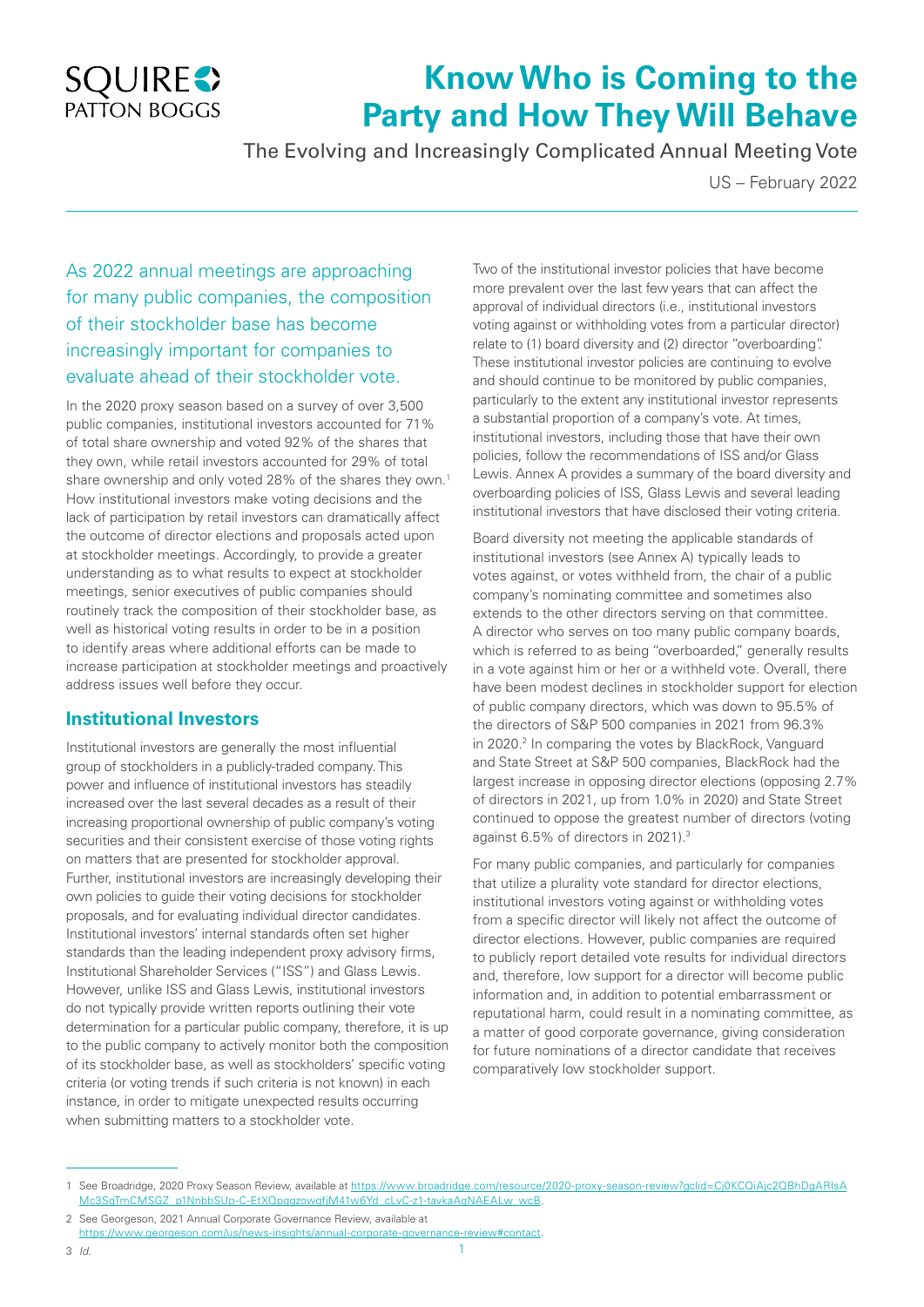General counsels and other members of the executive management team at publicly-traded companies, particularly those that have large blocks of shares held by institutional investors, will want to actively monitor these evolving standards and know where the company "stacks up" in relation to such standards. Doing so will help them identify any deviation from relevant institutional investors' policies that may result in unusually low support for a particular director or proposal and allow them to proactively address any areas for possible improvement.

## **Retail Holders and Brokerage Firms**

Although retail holders and brokerage firms generally hold a smaller proportion of voting power at publicly traded companies, they can still control a substantial portion of a public company's stockholder vote and their participation, or lack thereof, can impact the outcome of the vote on stockholder proposals and director elections.

Retail brokers have the right, but not the obligation, to use discretionary voting on behalf of investors that have not provided specific instructions on routine matters, pursuant to NYSE Rule 452. In the past few years, certain retail brokers, including Charles Schwab/TD Ameritrade, have instituted policies not to utilize their discretionary voting authority. TD Ameritrade (TD) is one of the country's largest brokerage firms, providing investing and trading services to 11 million client accounts that total more than US\$1 trillion in assets, and custodial services for more than 6,000 independent registered investment advisors.<sup>4</sup>

When retail brokers do not utilize their discretionary voting authority, this leads to more limited voter turnout, particularly as the underlying retail holders tend to own smaller amounts of stock and are less inclined to be actively engaged and vote their shares. Low voter turnout can result in a public company not meeting quorum requirements (generally a majority of outstanding stock) or not receiving the requisite votes for certain proposals, particularly those with higher approval thresholds (i.e., majority of outstanding stock as opposed to majority of present in person or by proxy). This, in turn, can result in the need to adjourn an entire meeting or adjourn a meeting as to a specific proposal. Small cap companies, which often have fewer institutional investors, are more likely to face these issues.

To address these issues, a company should closely monitor vote totals leading up to its stockholder meeting. Typically, public companies will receive voting reports daily when the stockholder meeting is two weeks away, unless more frequent updates and reporting is requested. Increasingly, however, public companies are asking their vote tabulation companies to provide such reports earlier in the process. When faced with voter turnout issues and in an effort to increase the retail investor response, companies may want to consider engaging a proxy solicitor or exploring other expanded solicitation efforts. If any quorum or proposal approval issues arise, the most valuable tool in a solicitation effort is time. Therefore, general counsels and other members of the executive management team of publicly traded companies should analyze whether any issues are anticipated based on prior stockholder turnout at meetings and closely monitor results as votes are incoming in order to initiate any additional solicitation efforts.

<sup>4</sup> See TD Ameritrade, About Us, available at https://www.tdameritrade.com/about-us.html.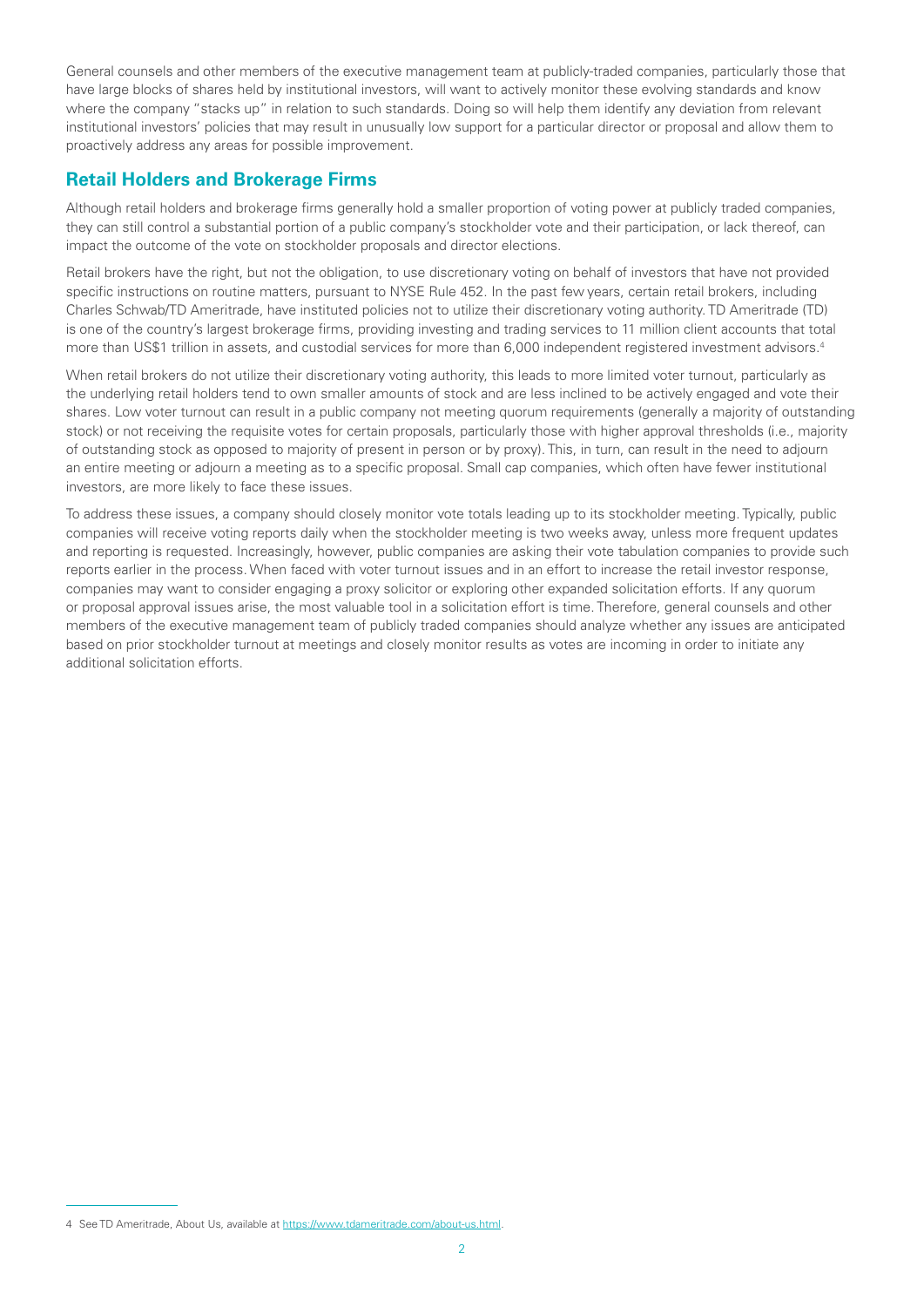## **Annex A**

|                                 | <b>Gender Diversity</b>                                                                                                                                                                                                                                                                                                                                                                                                                                                                                                                                 | <b>Racial/Ethnic Diversity</b>                                                                                                                                                                                                                                                                                                                                                                                                                                        | <b>Overboarding</b>                                                                                                                                                                                                                                                                                                                                                                                                                  |
|---------------------------------|---------------------------------------------------------------------------------------------------------------------------------------------------------------------------------------------------------------------------------------------------------------------------------------------------------------------------------------------------------------------------------------------------------------------------------------------------------------------------------------------------------------------------------------------------------|-----------------------------------------------------------------------------------------------------------------------------------------------------------------------------------------------------------------------------------------------------------------------------------------------------------------------------------------------------------------------------------------------------------------------------------------------------------------------|--------------------------------------------------------------------------------------------------------------------------------------------------------------------------------------------------------------------------------------------------------------------------------------------------------------------------------------------------------------------------------------------------------------------------------------|
| ISS <sup>5</sup>                | Russell 3000 and S&P 1500:<br>Generally vote against or<br>withhold from the chair of the<br>nominating committee (or other<br>directors on a case-by-case<br>basis) if there are no women on<br>a company's board.<br>Other companies: The above<br>standard will apply to all<br>companies for meetings on or<br>after February 1, 2023.                                                                                                                                                                                                              | Russell 3000 and S&P 1500:<br>Generally vote against or<br>withhold from the chair of the<br>nominating committee (or<br>other directors on a case-by-<br>case basis) if the board has no<br>apparent racially or ethnically<br>diverse members.                                                                                                                                                                                                                      | Generally vote against or<br>withhold from individual<br>directors who (1) sit on more<br>than five public company<br>boards (total including the<br>company under review) or (2)<br>are CEOs of a public company<br>who sit on the board of more<br>than two public companies<br>besides their own (to withhold<br>only at outside boards).                                                                                         |
| Glass-Lewis <sup>6</sup>        | Russell 3000: Generally vote<br>against (1) the chair of the<br>nominating committee if the<br>board has fewer than two<br>gender diverse directors and<br>(2) the entire nominating<br>committee of a board with no<br>gender diverse directors. In<br>2023, Glass-Lewis will expect<br>boards to have at least 30%<br>gender diversity.<br>Other companies (including<br>Russell 3000 companies<br>with less than six directors):<br>Will generally vote against<br>certain directors if there is<br>not a minimum of one gender<br>diverse director. | Generally vote against the chair<br>of the nominating committee if<br>the board does not comply with<br>state laws on underrepresented<br>community diversity (or gender<br>diversity).<br>Further, may vote against chair<br>of the nominating committee<br>if there is particularly poor<br>disclosure regarding diversity.<br>In 2023, Glass Lewis will<br>particularly look for disclosure<br>of individual or aggregate racial/<br>ethnic minority demographics. | Generally vote against a<br>director who (1) serves as an<br>executive officer of any public<br>company and sits on more<br>than two public company<br>boards, (2) sits on more than<br>five public company boards or<br>(3) is a member of the audit<br>committee and sits on more<br>than three public company<br>audit committees (with certain<br>exceptions), each reflecting a<br>total including the company<br>under review. |
| BlackRock, Inc.7                | May vote against members<br>of the nominating/governance<br>committee if there are not at<br>least two directors who identify<br>as female on the board.                                                                                                                                                                                                                                                                                                                                                                                                | May vote against members<br>of the nominating/governance<br>committee if there is not<br>at least one member of an<br>underrepresented group on<br>the board, including, inter alia,<br>racial/ethnic groups, LGBTQ+<br>individuals, individuals with<br>disabilities and veterans.                                                                                                                                                                                   | May vote against directors who<br>(1) sit on the board of more<br>than three public companies<br>(in addition to the company<br>under review) or (2) are public<br>company executives and sit<br>on the board of more than one<br>public company (in addition to<br>the one under review).                                                                                                                                           |
| The Vanguard Group <sup>8</sup> | Generally vote against the nominating and/or governance<br>committee chair (or other director if needed) if the board is making<br>insufficient progress in its diversity composition.                                                                                                                                                                                                                                                                                                                                                                  |                                                                                                                                                                                                                                                                                                                                                                                                                                                                       | Generally vote against any<br>director who (1) is a named<br>executive officer and sits on<br>more than two public boards<br>or (2) sits on four or more<br>public company boards, each<br>reflecting a total including the<br>company under review. A fund<br>will generally not vote against<br>the director at the director's<br>home company.                                                                                    |

5 See Institutional Shareholder Services, United States Proxy Voting Guidelines, published December 13, 2021, available at: https://www.issgovernance.com/file/policy/active/americas/US-Voting-Guidelines.pdf.

6 See Glass-Lewis, United States 2022 Policy Guidelines, published in 2022, available at: https://www.glasslewis.com/wp-content/uploads/2021/11/US-Voting-Guidelines-US-GL-2022.pdf?hsCtaTracking=257fcf1c-f11e-4835-81a3-d13fbc7b1f4c%7C1dad2378-213f-45f6-8509-788274627609.

7 See BlackRock Inc., Investment Stewardship: Proxy Voting Guidelines for U.S. Securities, effective as of January 2022, available at: https://www.blackrock.com/corporate/literature/fact-sheet/blk-responsible-investment-guidelines-us.pdf.

8 See The Vanguard Group, Proxy Voting Policy for U.S. Portfolio Companies, effective as of March 1, 2022, available at: https://corporate.vanguard.com/content/dam/corp/advocate/investment-stewardship/pdf/policies-and-reports/US\_Proxy\_Voting.pdf.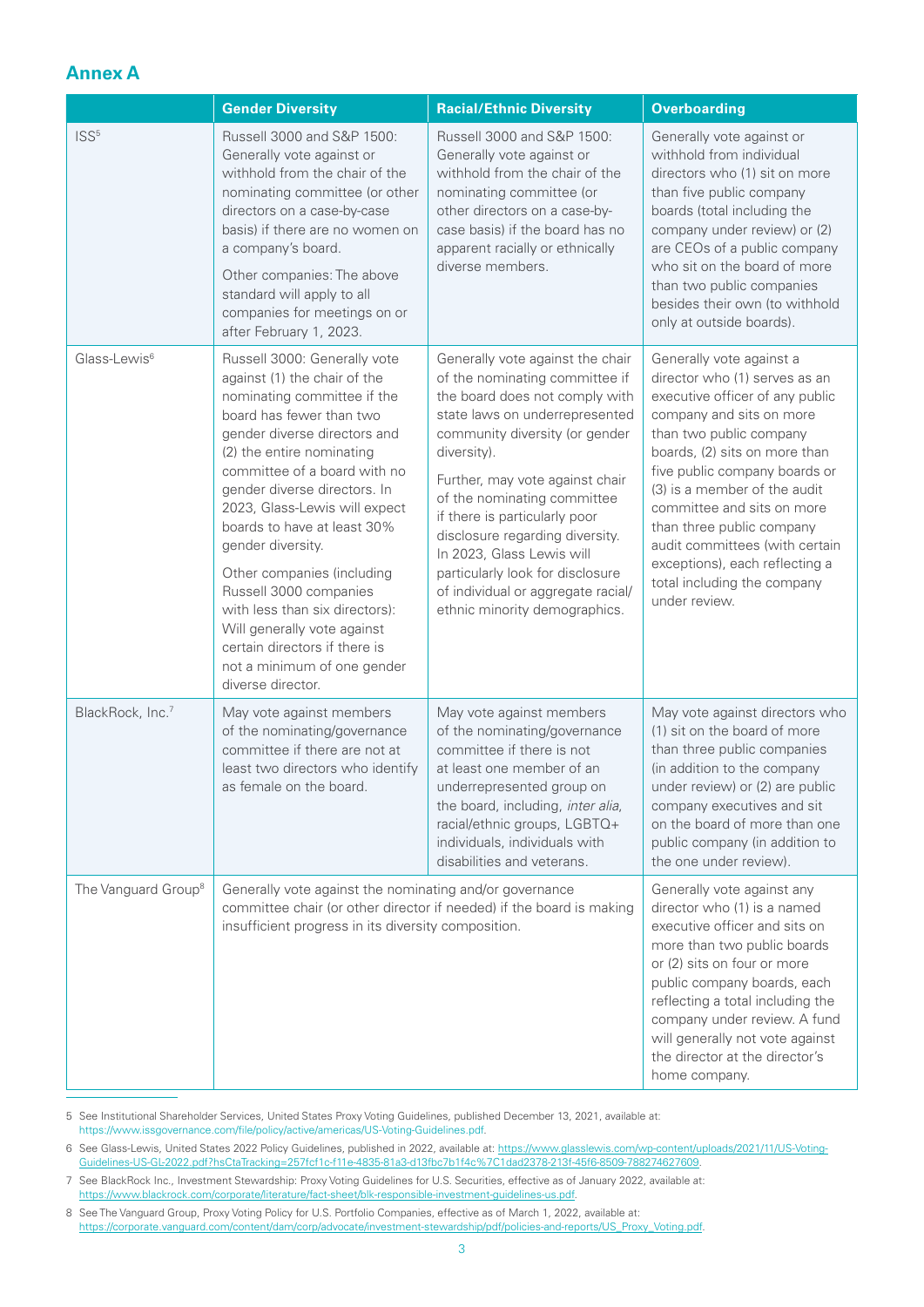|                                               | <b>Gender Diversity</b>                                                                                                                                                                                                                                                                                                                                                                                                                                                                                                                                                                                     | <b>Racial/Ethnic Diversity</b>                                                                                                                                                                                                                                                         | <b>Overboarding</b>                                                                                                                                                                                                                                                                                                                                                |
|-----------------------------------------------|-------------------------------------------------------------------------------------------------------------------------------------------------------------------------------------------------------------------------------------------------------------------------------------------------------------------------------------------------------------------------------------------------------------------------------------------------------------------------------------------------------------------------------------------------------------------------------------------------------------|----------------------------------------------------------------------------------------------------------------------------------------------------------------------------------------------------------------------------------------------------------------------------------------|--------------------------------------------------------------------------------------------------------------------------------------------------------------------------------------------------------------------------------------------------------------------------------------------------------------------------------------------------------------------|
| Fidelity (FMR LLC) <sup>9</sup>               | Will oppose the election of<br>certain or all directors (1) if<br>there are no women on the<br>board or (2) if a board of ten or<br>more members has fewer than<br>two female directors. However,<br>Fidelity generally expects<br>at least 30% female board<br>representation at companies<br>in developed markets and<br>will take board size, industry<br>and corporate structure into<br>account for companies falling<br>below this standard.                                                                                                                                                          | Consider voting against<br>the election of accountable<br>directors where there<br>are serious concerns<br>relating to racial or ethnic<br>underrepresentation on the<br>board, or the number is<br>inadequate, based on factors<br>including the board size,<br>industry and market.  | Generally will oppose the<br>election of a director if the<br>director is a public company<br>CEO and sits on more than two<br>unaffiliated public company<br>boards.                                                                                                                                                                                              |
| State Street <sup>10</sup>                    | In 2022, expect companies in<br>all markets and indices to have<br>at least one woman on their<br>boards. In 2023, expect Russell<br>3000, TSX, FTSE 350, STOXX<br>600 and ASX 300 indices to<br>have boards comprised of at<br>least 30% women directors.<br>If such standards are not met,<br>State Street may vote against<br>the chair of the nominating<br>committee or the board leader.<br>If the board fails for three<br>consecutive years, State Street<br>may vote against all incumbent<br>members of the nominating<br>committee or those deemed<br>responsible for the nomination<br>process. | S&P 500 and FTSE 100<br>companies: Will vote against<br>the chair of the nominating<br>committee if a board does not<br>have at least one director from<br>an underrepresented racial or<br>ethnic community and if the<br>company does not disclose<br>racial and ethnic composition. | Generally vote against any<br>director who (1) is<br>a NEO of a public company<br>and serves on more than two<br>public boards, (2) Board chairs/<br>lead independent directors who<br>sit on more than three public<br>company boards, or (3) sits on<br>four or more public company<br>boards, each reflecting a total<br>including the company under<br>review. |
| Dimensional Fund<br>Advisors LP <sup>11</sup> | Generally does not vote against directors for lack of board<br>diversity alone, but does consider a lack of gender, racial or ethnic<br>diversity on a board as a reason to apply further scrutiny of the<br>board assessment and refreshment processes.                                                                                                                                                                                                                                                                                                                                                    |                                                                                                                                                                                                                                                                                        | No relevant provision.                                                                                                                                                                                                                                                                                                                                             |
| JPMorgan Chase <sup>12</sup>                  | Generally vote against the chair of the nominating committee<br>when the issuer lacks any gender diversity or racial/ethnic<br>diversity unless there are mitigating factors, including, inter alia,<br>recent retirement of relevant directors, a relatively new public<br>company, and an ongoing search for a director.                                                                                                                                                                                                                                                                                  |                                                                                                                                                                                                                                                                                        | Generally will withhold votes<br>from directors who (1) are<br>CEOs of publicly-traded<br>companies who serve on more<br>than two public boards (besides<br>his or her own board) or (2)<br>serve on more than four public<br>company boards (reflecting a<br>total including the company<br>under review).                                                        |

<sup>9</sup> See Fidelity Investments, Proxy Voting Guidelines, published February 2022, available at: https://www.fidelity.com/bin-public/060\_www\_fidelity\_com/documents/ Full-Proxy-Voting-Guidelines-for-Fidelity-Funds-Advised-by-FMRCo-and-SelectCo.pdf; and Fidelity International, Sustainable investing voting principles and quidelines, July 2021, available at: https://eumultisiteprod-live-b03cec4375574452b61bdc4e94e331e7-16cd684.s3-eu-west-1.amazonaws.com/filer\_public/85/ bf/85bf98f6-27b6-4ff8-8e73-52a6838f575b/fidelity\_voting\_policy\_2021\_v17.pdf.

<sup>10</sup> See State Street, CEO's Letter on Our 2022 Proxy Voting Agenda, published January 12, 2022, available at: https://www.ssga.com/us/en/intermediary/ic/insights/ ceo-letter-2022-proxy-voting-agenda; State Street, Guidance on Diversity Disclosures and Practices, January 2022, available at: https://www.ssga.com/librarycontent/pdfs/asset-stewardship/guidance-on-diversity-disclosures-practices.pdf; and State Street, Proxy Voting and Engagement Guidelines, March 2021, available at: https://www.ssga.com/library-content/pdfs/ic/proxy-voting-and-engagement-guidelines-us-canada.pdf.

<sup>11</sup> See Dimensional Fund Advisors LP, 2021 Annual Stewardship Report, published in 2022, available at: https://us.dimensional.com/about-us/investment-stewardship.

<sup>12</sup> See JPMorgan Chase, Global Proxy Voting Procedures and Guidelines, published April 1, 2021, available at: https://am.jpmorgan.com/content/dam/jpm-am-aem/ global/en/institutional/communications/lux-communication/corporate-governance-principles-and-voting-guidelines.pdf.